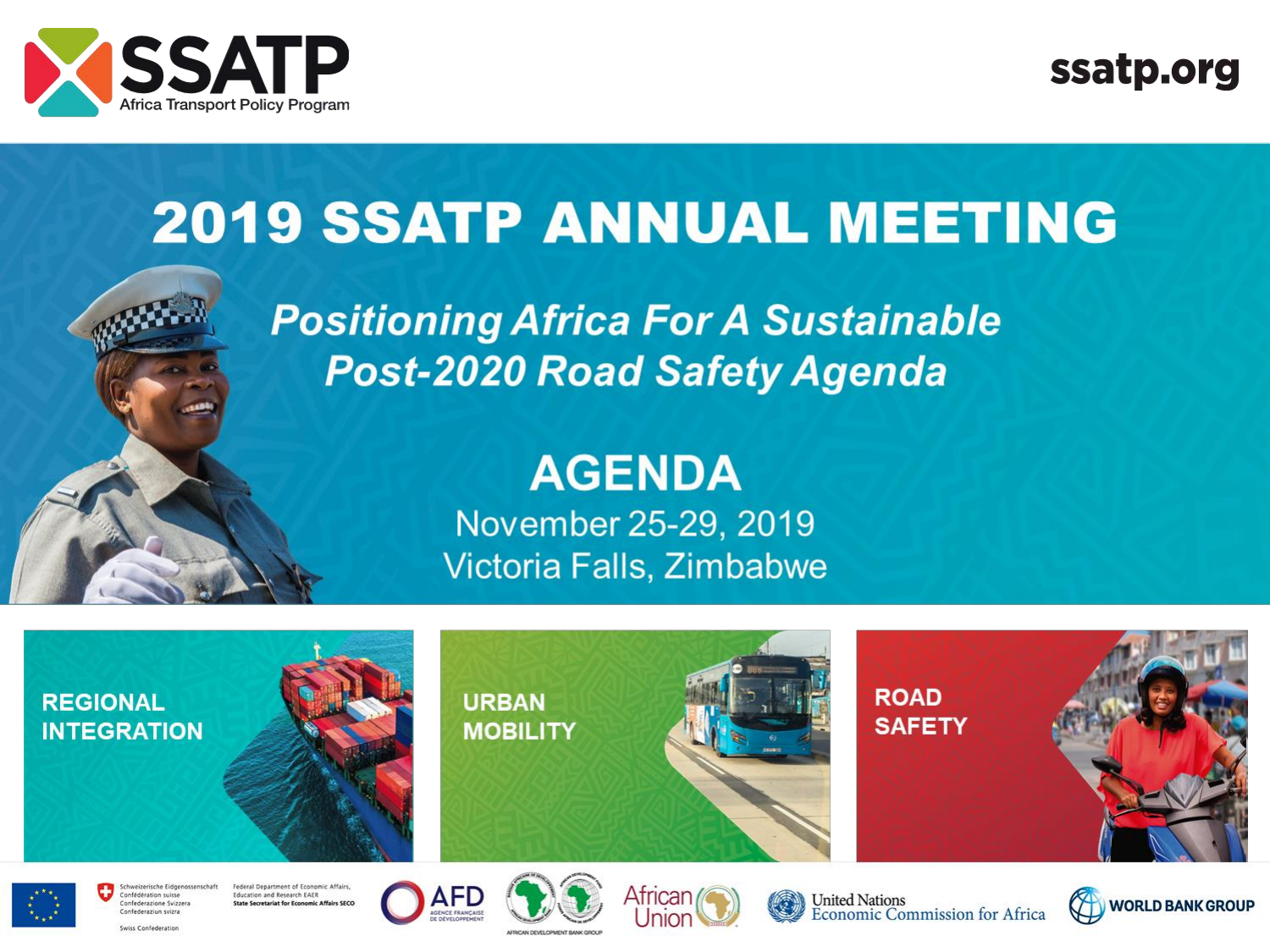| Day 1 - Monday, November 25, 2019<br><b>Partner Sessions and Specialized Technical Workshops</b> |                                                                                                                                                                                                              |                                                                                                                                                                                                           |  |  |
|--------------------------------------------------------------------------------------------------|--------------------------------------------------------------------------------------------------------------------------------------------------------------------------------------------------------------|-----------------------------------------------------------------------------------------------------------------------------------------------------------------------------------------------------------|--|--|
|                                                                                                  | <b>Closed session (by invitation only)</b><br><b>Conference Room: Kazuma Room</b>                                                                                                                            |                                                                                                                                                                                                           |  |  |
| 8:30-1:00 pm                                                                                     | <b>D.1</b> Digitalization and Road Safety:<br>Launching a collaboration between Ministries of Transport and Universities in Africa on Road safety data collection and<br>analysis - use of new technologies. |                                                                                                                                                                                                           |  |  |
|                                                                                                  | <b>Parallel Sessions</b> (split into groups)                                                                                                                                                                 |                                                                                                                                                                                                           |  |  |
|                                                                                                  | <b>Partner Session - SSATP/RECAP Specialized Technical</b><br>Session on Sustainable Transport<br><b>Conference Room: Gwayi</b>                                                                              | <b>Pillar C - Road Safety</b><br><b>Conference Room: Matetsi</b>                                                                                                                                          |  |  |
| 9:00-10:00 am                                                                                    | <b>S.1</b> Sustainable Transport Standards And Inclusion                                                                                                                                                     | <b>C.1</b> The role of the law in achieving SDG 3.6 and 11.2<br>Law and global health<br>Law in addressing social determinants<br>Financing for transport safety                                          |  |  |
| 10:00-10:30 am                                                                                   | <b>Coffee Break</b>                                                                                                                                                                                          |                                                                                                                                                                                                           |  |  |
| 10:30-12:30 pm                                                                                   | <b>S.2</b> Sustainable Rural Access And The Rural Access<br>Indicator<br><b>S.3</b> Climate Resilient Transport And The Role Of Road<br>Asset Management And Road Maintenance Financing                      | C.2 The role of the law in transport safety: perspectives from<br>Sustainable public transport<br>• Safer vehicles: Industry regulation, consumer<br>demand/protection<br>• Leadership and accountability |  |  |
| 12:30-2:00 pm                                                                                    |                                                                                                                                                                                                              | <b>Lunch Break</b>                                                                                                                                                                                        |  |  |
| 2:00-3:30 pm                                                                                     | S.4 Sustainable Urban Mobility And Implementing The<br>New Urban Agenda                                                                                                                                      | <b>C.3</b> Parliamentarian's role (formal and informal mechanisms)<br>Parliamentary committees<br>$\bullet$<br>Friend of road safety groups<br>Engagement with cities and communities                     |  |  |
| 3:30-4:00 pm                                                                                     |                                                                                                                                                                                                              | <b>Coffee Break</b>                                                                                                                                                                                       |  |  |
| 4:00-5:30 pm                                                                                     | <b>S.5</b> Digital Solutions: Innovative technologies/Satellite<br>image and road condition monitoring                                                                                                       | C.4 Regional mechanism and opportunities for legislation/policy<br>harmonization (e.g., African Union, CEMAC, UNECA, etc).                                                                                |  |  |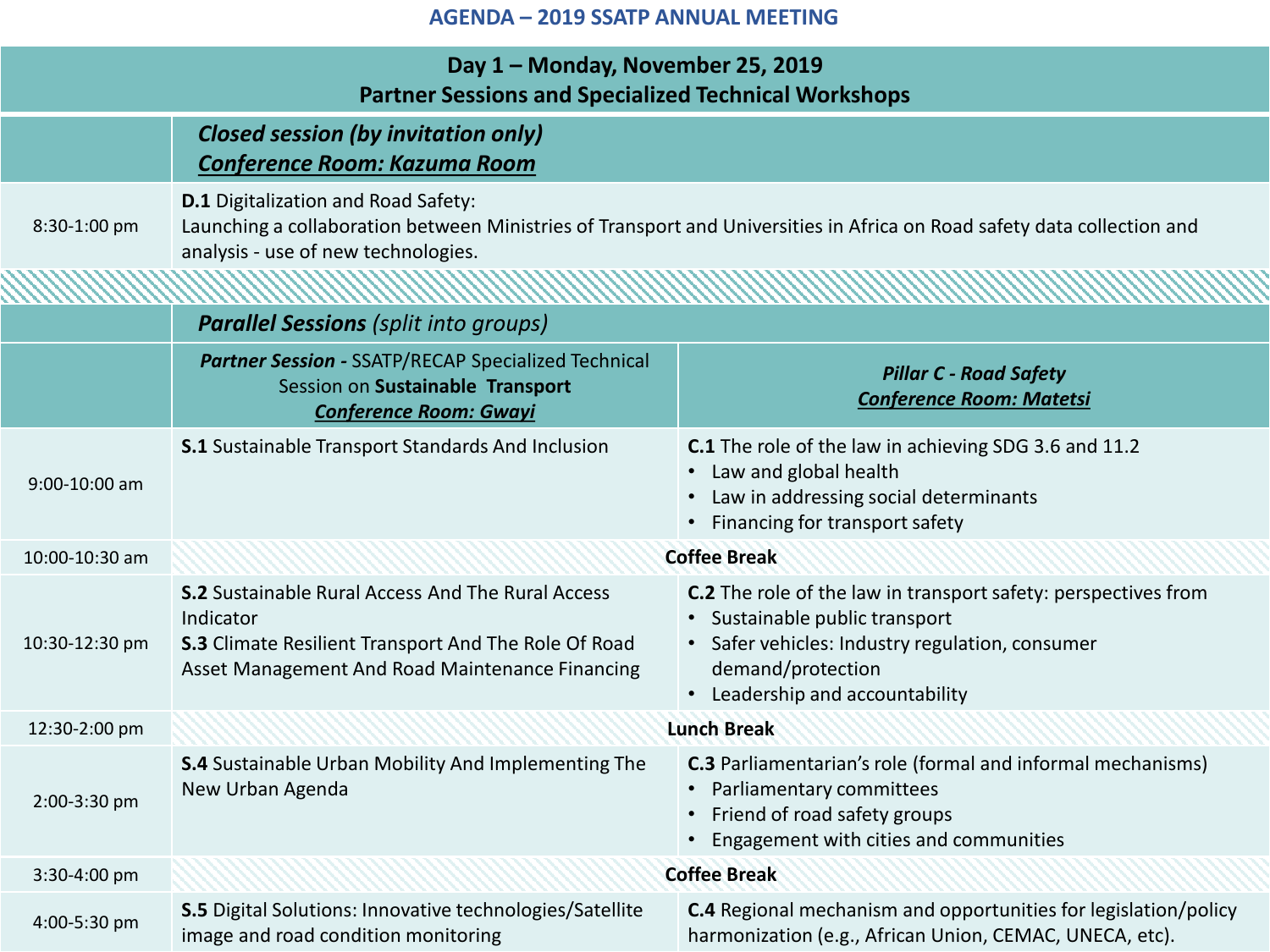| Day 2 - Tuesday, November 26, 2019<br><b>Specialized Technical Workshops</b> |                                                                                                                                                                                                                                                                                                |                                                                                                            |                                                                                                                                                                                 |                                                                 |  |  |
|------------------------------------------------------------------------------|------------------------------------------------------------------------------------------------------------------------------------------------------------------------------------------------------------------------------------------------------------------------------------------------|------------------------------------------------------------------------------------------------------------|---------------------------------------------------------------------------------------------------------------------------------------------------------------------------------|-----------------------------------------------------------------|--|--|
| Plenary Session. Conference Room: Kalala Room                                |                                                                                                                                                                                                                                                                                                |                                                                                                            |                                                                                                                                                                                 |                                                                 |  |  |
| 8:30-10:00 am                                                                | <b>Official Opening</b><br>Mr. Soteri Gatera,<br>$\bullet$<br><b>Representative of SSATP Donors</b><br>$\bullet$<br>Practice Manager East Africa Transport Group, World Bank<br>$\bullet$<br>Permanent Secretary, Ministry of Transport and Infrastructural Development, Zimbabwe<br>$\bullet$ |                                                                                                            |                                                                                                                                                                                 |                                                                 |  |  |
| 10:00-10:30 am                                                               | <b>Coffee Break</b>                                                                                                                                                                                                                                                                            |                                                                                                            |                                                                                                                                                                                 |                                                                 |  |  |
|                                                                              | <b>Parallel Sessions</b> (split into groups)                                                                                                                                                                                                                                                   |                                                                                                            |                                                                                                                                                                                 |                                                                 |  |  |
|                                                                              | <b>Pillar A - Regional Integration</b><br><b>Conference Room: Gwayi</b>                                                                                                                                                                                                                        | <b>Pillar B - Urban Transport</b><br><b>Conference Room: Kalala</b>                                        | <b>Pillar C - Road Safety</b><br><b>Conference Room: Matetsi</b>                                                                                                                | <b>Pillar C - Road Safety</b><br>Conference Room: Kazuma        |  |  |
| 10:30-11:30 am                                                               | A.1 Digitalization of transport<br>documents: an enabler of<br>improved road governance and<br>corridor performance                                                                                                                                                                            | <b>B.1</b> Outcomes of the SSATP UTM<br>Integrated Studies in 8 pilot<br>countries                         | C.1 Using data for decision-<br>making<br>• Overview of data and status<br>in the region<br>• Using data for prioritization<br>and policy-making<br>• The Africa RS observatory | <b>D.1</b> Meeting of African Road<br>Safety Observatory (ARSO) |  |  |
| 11:30-12:30 pm                                                               | A.2 Innovation in improving<br>logistics efficiency through<br>E.freight Maket                                                                                                                                                                                                                 | <b>B.2</b> Outcomes of the SSATP UTM<br>Integrated Studies in 8 pilot<br>countries (continued)             | <b>C.2</b> Country progress-<br>presentations from MPs                                                                                                                          | <b>D.2</b> Meeting of ARSO<br>(continued)                       |  |  |
| 12:30-2:00 pm                                                                |                                                                                                                                                                                                                                                                                                | <b>Lunch Break</b>                                                                                         |                                                                                                                                                                                 |                                                                 |  |  |
| 2:00-3:45 pm                                                                 | A.3 Leveraging Big data to<br>monitor truck routes and border<br>crossing times -TMS                                                                                                                                                                                                           | <b>B.3 Paratransit Session</b><br><b>B.4 Innovative &amp; Disruptive Tech</b><br><b>B.5 BRTs in Africa</b> | <b>C.3</b> Progress and outcomes<br>from other regional networks<br><b>C.4 AFRO Network looking</b><br>ahead                                                                    | <b>D.3</b> Meeting of ARSO<br>(continued)                       |  |  |
| 3:45-4:00 pm                                                                 |                                                                                                                                                                                                                                                                                                | <b>Coffee Break</b>                                                                                        |                                                                                                                                                                                 |                                                                 |  |  |
| 4:00-5:30 pm                                                                 | A.4 REC TCC: Series of group<br>discussions on Corridor<br>Development and Logistics                                                                                                                                                                                                           | <b>B.6</b> AfDB cities diagnostic tool<br><b>B.7</b> UN Habitat : SDG and the new<br>Urban Agenda          | <b>C.5 AFRO Network looking</b><br>ahead (continued)                                                                                                                            | <b>D.4</b> Meeting of ARSO<br>(continued)                       |  |  |

7:00-9:30pm **Welcoming Cocktail (time and venue to be determined)**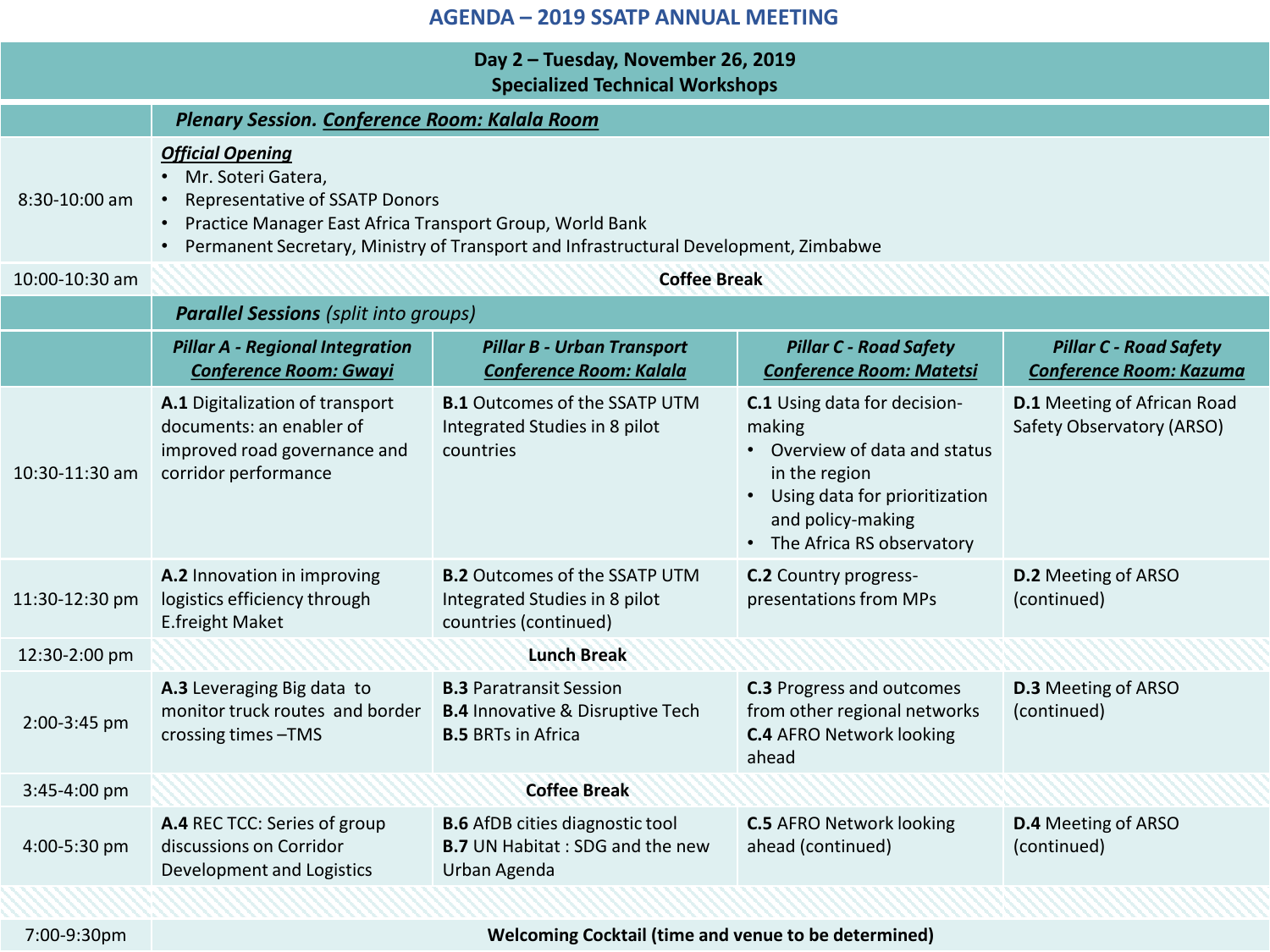| Day 3 - Wednesday, November 27, 2019<br><b>Pillar Workshops and Working Groups</b> |                                                                                                                    |                                                                                                                                     |                                                                                                                                                                                                                    |  |  |  |
|------------------------------------------------------------------------------------|--------------------------------------------------------------------------------------------------------------------|-------------------------------------------------------------------------------------------------------------------------------------|--------------------------------------------------------------------------------------------------------------------------------------------------------------------------------------------------------------------|--|--|--|
|                                                                                    | <b>Closed session (by invitation only)</b><br><b>Conference Room: Kazuma Room</b>                                  |                                                                                                                                     |                                                                                                                                                                                                                    |  |  |  |
| 8:30-17:00 pm                                                                      | AfDB and WBG transport portfolio joint review<br>Co-chaired by Jean Kizito Kabanguka (AfDB) and Ben Eijbergen (WB) |                                                                                                                                     |                                                                                                                                                                                                                    |  |  |  |
|                                                                                    |                                                                                                                    |                                                                                                                                     |                                                                                                                                                                                                                    |  |  |  |
|                                                                                    |                                                                                                                    | <b>Parallel Sessions (split into groups)</b>                                                                                        |                                                                                                                                                                                                                    |  |  |  |
|                                                                                    | <b>Pillar A - Regional Integration</b><br><b>Conference Room: Gwayi</b>                                            | <b>Pillar B - Urban Transport and Mobility</b><br><b>Conference Room: Kalala</b>                                                    | <b>Pillar C - Road Safety</b><br><b>Conference Room: Matetsi</b>                                                                                                                                                   |  |  |  |
| 8:30-10:00 am                                                                      | A.1 Thinking Regional Integration in<br>the upcoming DP4                                                           | <b>B.1</b> Sum4ALL : From Framing Sustainable<br>Mobility to Action : the "Global Roadmap<br>of Action toward Sustainable Mobility" | <b>C.1</b> The Role of IRAP in road asset<br>management and road safety in Africa<br><b>C.2</b> The challenges of financing road<br>safety in Zimbabwe<br><b>C.3</b> Shifting to a Safe Systems approach<br>in DP4 |  |  |  |
| 10:00-10:30 am                                                                     | <b>Coffee Break</b>                                                                                                |                                                                                                                                     |                                                                                                                                                                                                                    |  |  |  |
| 10:30-12:30 pm                                                                     | A.2 Thinking Regional Integration in<br>the upcoming DP4                                                           | <b>B.2</b> DP4, From Urban Transport and<br>Mobility to Sustainable Mobility and<br>Accessibility (continued)                       | <b>C.3</b> Shifting to a Safe Systems approach<br>in DP4                                                                                                                                                           |  |  |  |
| 12:30-2:00 pm                                                                      | <b>Lunch Break</b>                                                                                                 |                                                                                                                                     |                                                                                                                                                                                                                    |  |  |  |
| 2:00-3:30 pm                                                                       | A.3 Thinking Regional Integration in<br>the upcoming DP4                                                           | <b>B.3</b> DP4, From Urban Transport and<br>Mobility to Sustainable Mobility and<br>Accessibility (continued)                       | <b>C.3</b> Shifting to a Safe Systems approach<br>in DP4                                                                                                                                                           |  |  |  |
| 3:30-4:00 pm                                                                       |                                                                                                                    | <b>Coffee Break</b>                                                                                                                 |                                                                                                                                                                                                                    |  |  |  |
| 4:00-5:30 pm                                                                       | A.4 Key conclusions for Regional<br>Integration in the upcoming DP4                                                | <b>B.4</b> DP4, Way forward and key conclusions<br>for Urban Transport and Mobility in the<br>upcoming DP4.                         | <b>C.4</b> Shifting to a Safe Systems approach<br>in DP4<br>C.5 Key conclusions the upcoming DP4                                                                                                                   |  |  |  |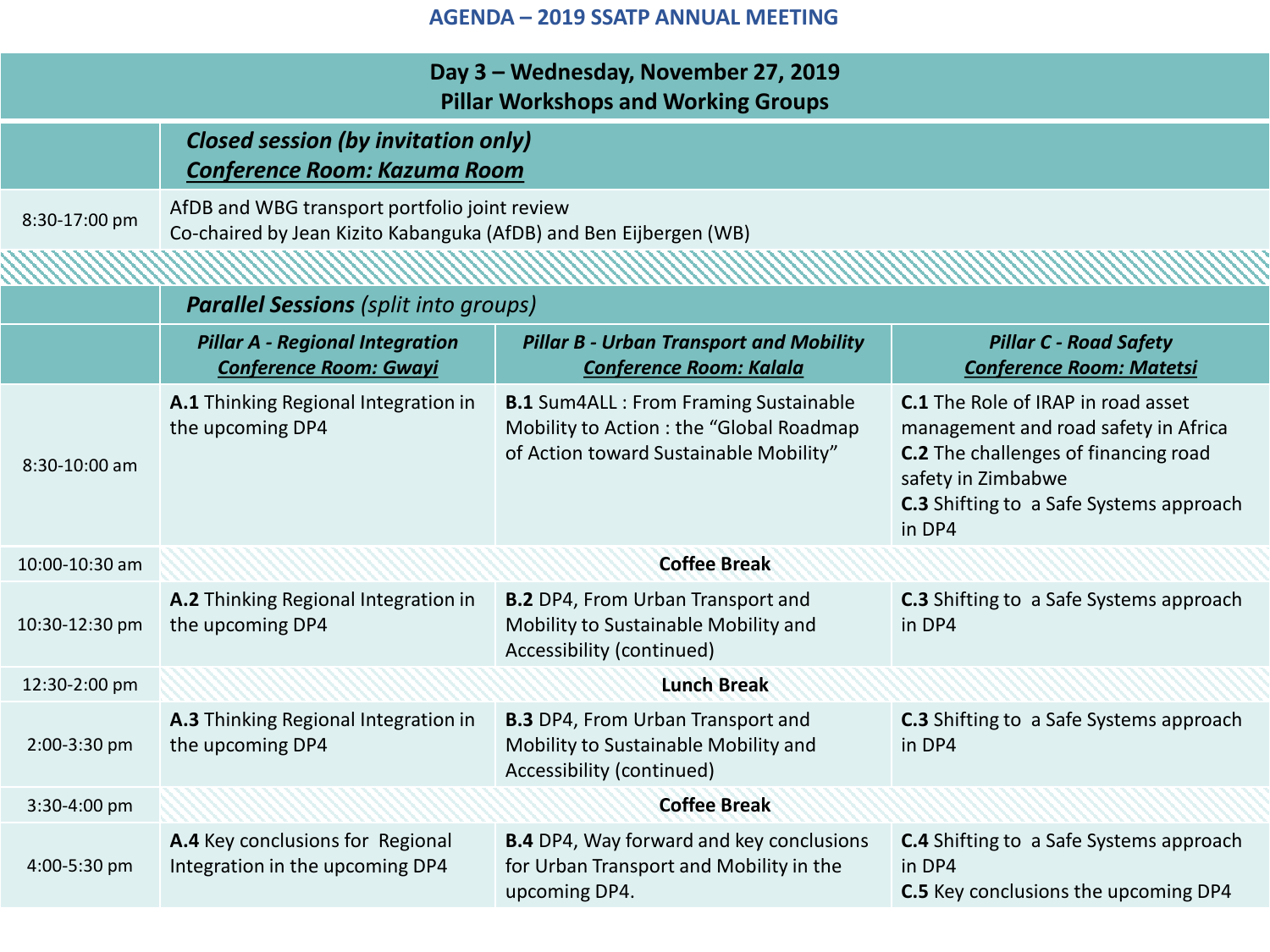## **Day 4 – Thursday, November 28, 2019 Reflecting on DP3 Implementation and Shaping DP4**  *Plenary Session Conference Room: Kalala Room* 8:30-9:00 am **DP3 Framework Takeaways Chair:** Paolo Ciccarelli, European Commission 9:00-10:00 am **Pillar report on the main lessons, recommendations and findings. Wrap-up session on Pillar A:** Pillar A Leader **Wrap-up session on Pillar B:** Pillar B Leader **Wrap-up session on Pillar C:** Pillar C Leader 10:00-10:30 am **Coffee Break** 10:30-12:45 am **Round-table for discussing DP4 Chair**: Ministerial level Communications from: Mr. Said Sarouma Abdallah, Minister of Land Use Planning, Comores Communications from: Mr. Sirleaf Ralph Tyler, Deputy Minister of Transports, Liberia Panelist: Ms. Marcela Silva, World Bank Panelist: Mr. Paolo Ciccarelli, European Commission Panelist: Mr. Jean Kizito Kabanguka, AfDB Panelist: Mr. Soteri Gatera, AUC and UNECA representative Panelist: Mr. Gerhard Pienaar, State Secretariat for Economic Affairs SECO Panelist: Ms. Lise Breuil, Agence Française de Développement Panelist: Mr. Amos Marawa, Permanent Secretary Ministry of Transport and Infrastructural Development, Zimbabwe Panelist: Ms. Anthonia Ekpa, Director Federal Ministry of Transportation, Nigeria Panelist: Mr. Gouali Emmanuel Yoro, REC TCC Chair Panelist: Ms. Marie-Therese Ngakono, Deputy SG ECCAS 12:45-2:00 pm **Lunch Break** 2:00-3:30 pm **Round-table for discussing DP4 (continued)** 3:30-4:00 pm **Coffee Break** 4:00-4:30 pm **SSATP Program manager report on Strategic Directions emerging for DP4**